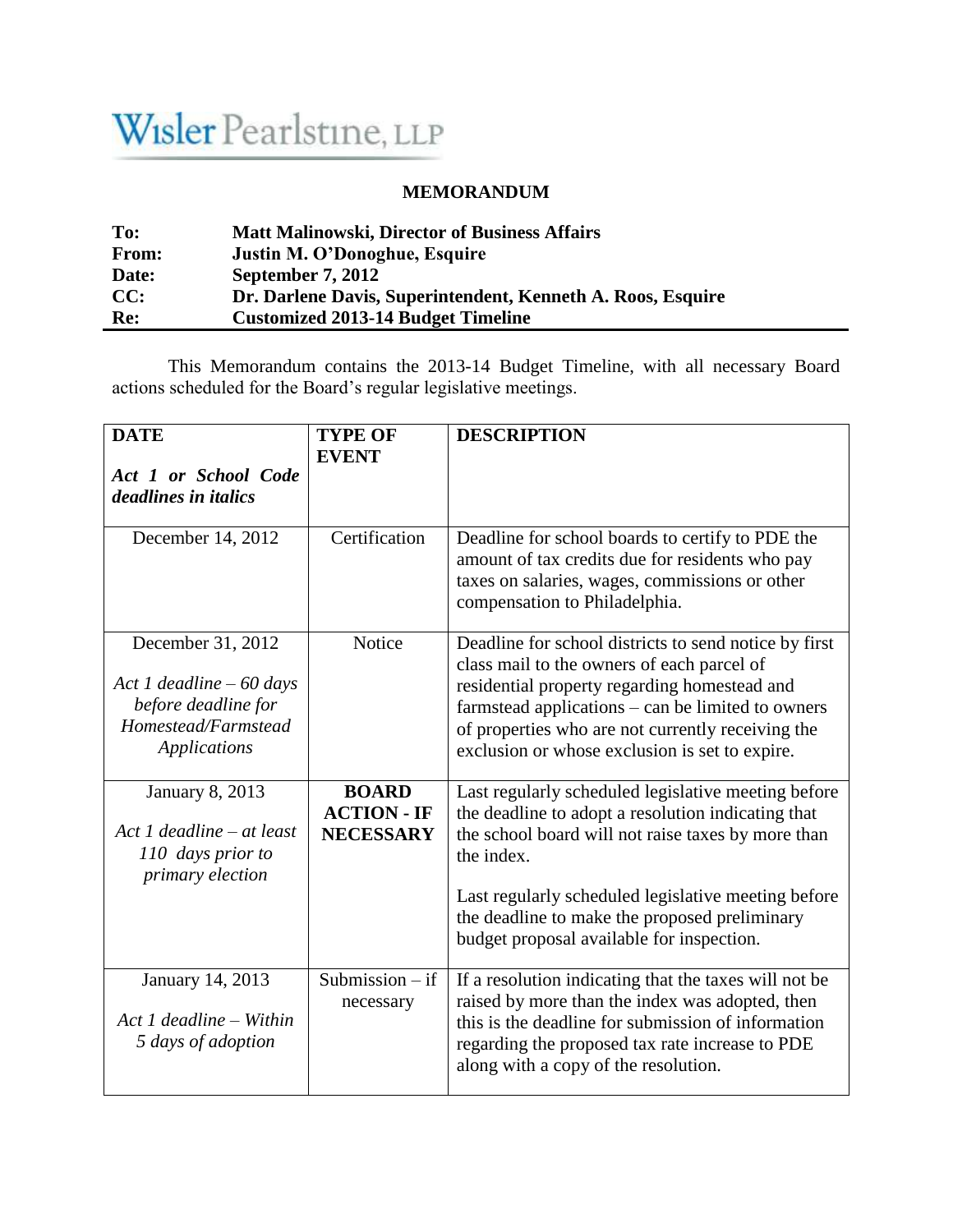| January 23, 2013<br>Act 1 deadline $-$ at least<br>20 days prior to<br>adoption of preliminary<br>budget | Allow<br>Inspection                                                    | Deadline to make the preliminary budget proposal<br>available for inspection, unless the school board<br>has adopted a resolution certifying that the school<br>board will not increase taxes in excess of the<br>index.                           |
|----------------------------------------------------------------------------------------------------------|------------------------------------------------------------------------|----------------------------------------------------------------------------------------------------------------------------------------------------------------------------------------------------------------------------------------------------|
| February 1, 2013<br>Act 1 deadline $-$ at least<br>10 days prior to<br>adoption of preliminary<br>budget | <b>Public Notice</b>                                                   | Deadline for school boards to give public notice of<br>intent to adopt the preliminary budget proposal,<br>unless the school board has adopted a resolution<br>certifying that the school board will not increase<br>taxes in excess of the index. |
| February 12, 2013<br>Act 1 deadline $-90$ days<br>prior to primary election                              | Adopt<br>Preliminary<br><b>Budget</b><br><b>BOARD</b><br><b>ACTION</b> | School board will adopt Preliminary Budget<br>Proposal and authorize the filing for exceptions, if<br>necessary.                                                                                                                                   |
| February 25, 2013<br>Act 1 deadline $-85$ days<br>prior to primary election                              | Submission                                                             | If the preliminary budget proposal includes an<br>increase of any tax levied for or in support of the<br>public schools, then this is the deadline for school<br>districts to submit tax information to PDE                                        |
| February 28, 2013<br>Act 1 deadline - at least<br>one week prior to<br>seeking exceptions                | <b>Public Notice</b>                                                   | Deadline for school districts to advertise their<br>intent to seek exception(s) to referendum $-$ in one<br>newspaper of general circulation and on website.                                                                                       |
| March 1, 2013                                                                                            | Submission                                                             | Deadline for property owners to submit<br>homestead/farmstead applications.                                                                                                                                                                        |
| March 7, 2013<br>Act 1 deadline $-75$ days<br>prior to primary election                                  | Submission                                                             | Deadline for PDE to inform school districts<br>whether proposed tax increase exceeds the index.<br>Deadline to submit exceptions to PDE.                                                                                                           |
| March 12, 2013<br>Act 1 deadline $-60$ days<br>prior to primary election                                 | <b>BOARD</b><br><b>ACTION, IF</b><br><b>NECESSARY</b>                  | Last regularly scheduled legislative meeting before<br>the deadline to adopt a referendum question<br>seeking to raise the tax rate by more than the<br>index. This meeting pre-dates the deadline for<br>PDE to rule on exceptions.               |
| March 22, 2013                                                                                           | Submission                                                             | If no exceptions are requested from PDE, or if the<br>exceptions requested, even if granted, would                                                                                                                                                 |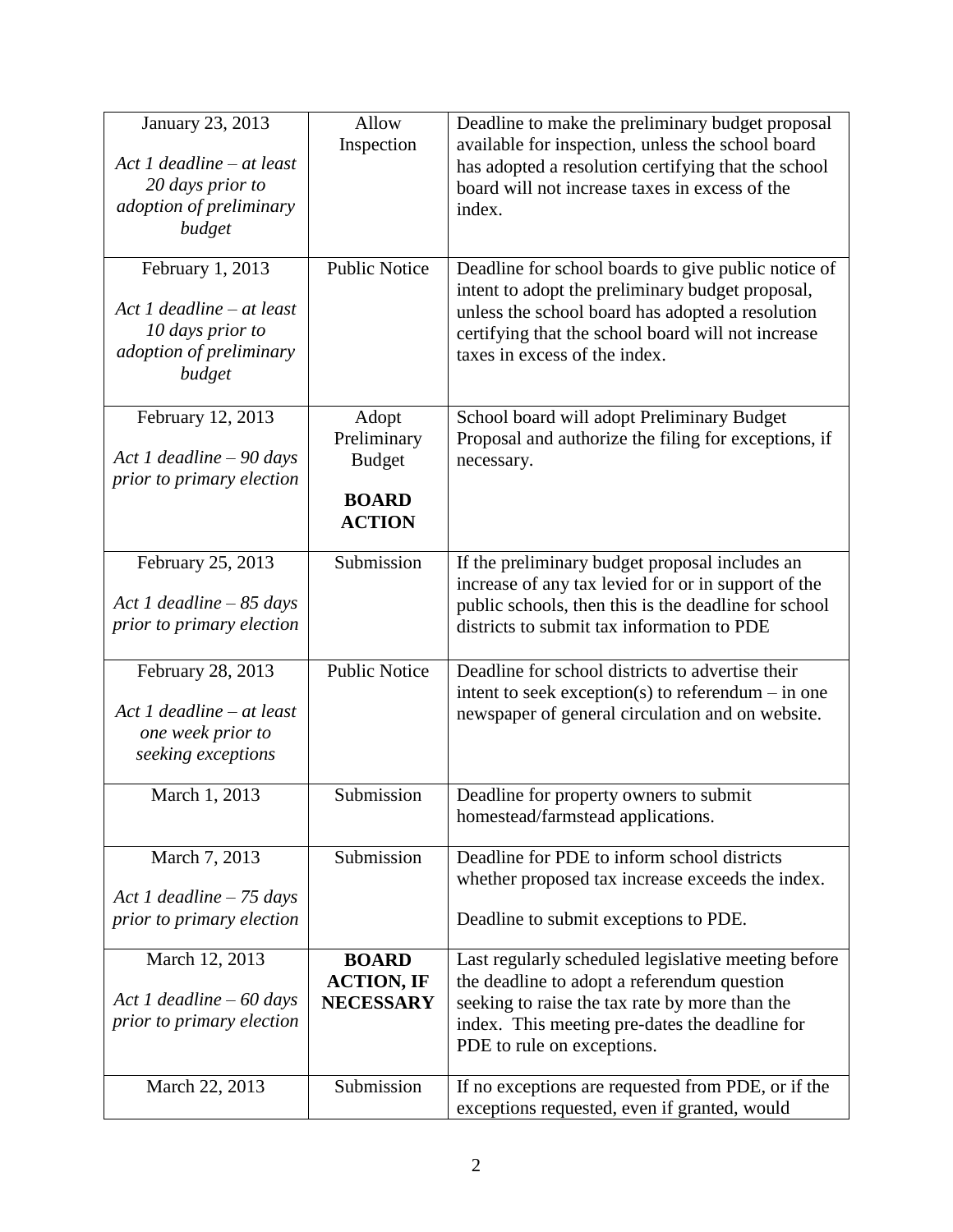| Act 1 deadline $-60$ days<br>prior to primary election<br>March 27, 2013               | Notice                                    | require raising the tax rate by more than the index,<br>then this is the deadline for the school district to:<br>(1) adopt a referendum question seeking voter<br>approval to increase the rate of taxes by more than<br>the index and (2) submit the question to the board<br>of elections in each county in which the school<br>district is located.<br>Deadline for PDE to rule on exceptions. |
|----------------------------------------------------------------------------------------|-------------------------------------------|---------------------------------------------------------------------------------------------------------------------------------------------------------------------------------------------------------------------------------------------------------------------------------------------------------------------------------------------------------------------------------------------------|
| Act 1 deadline $-55$ days<br>prior to primary election                                 |                                           |                                                                                                                                                                                                                                                                                                                                                                                                   |
| April 1, 2013<br>Act 1 deadline $-50$ days<br>prior to primary election                | Submission                                | If exceptions are denied, then this is the deadline<br>for the school district to: (1) adopt a referendum<br>question seeking voter approval to increase the rate<br>of taxes by more than the index and (2) submit the<br>question to the board of elections in each county in<br>which the school district is located.                                                                          |
| April 30, 2013                                                                         | Allow                                     | Budget Hearing at 7:00pm at District Office                                                                                                                                                                                                                                                                                                                                                       |
| May 1, 2013                                                                            | Notice                                    | Deadline for PDE to notify school districts of the<br>amount of Property Tax Reduction Allocation.<br>Deadline for county assessors to submit report to<br>school districts.                                                                                                                                                                                                                      |
| May 7, 2013<br>School Code deadline -<br>at least 30 days prior to<br>budget adoption  | Adoption<br><b>BOARD</b><br><b>ACTION</b> | School board will adopt the proposed final budget.                                                                                                                                                                                                                                                                                                                                                |
| May 21, 2013                                                                           | Election                                  | <b>Primary Election</b>                                                                                                                                                                                                                                                                                                                                                                           |
| May 22, 2013<br>School Code deadline -<br>at least 20 days prior to<br>budget adoption | Allow<br>Inspection                       | Deadline to allow inspection of the proposed final<br>budget.                                                                                                                                                                                                                                                                                                                                     |
| May 31, 2013<br>School Code deadline -<br>at least 10 days prior to                    | <b>Public Notice</b>                      | Deadline to give notice of intent to adopt the final<br>budget.                                                                                                                                                                                                                                                                                                                                   |